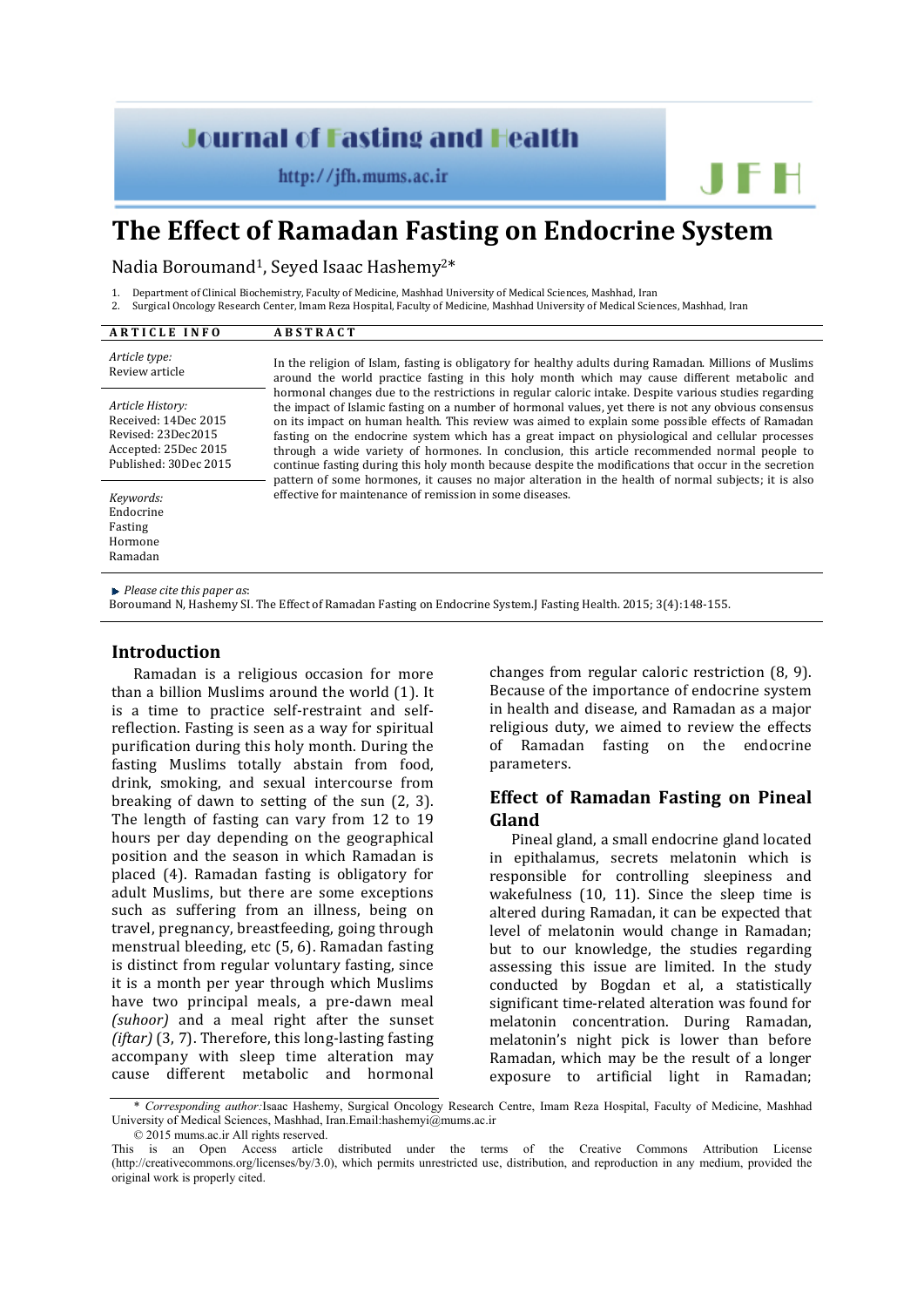although the investigators emphasized that since the experiment was performed in winter, there was only one hour longer exposure to artificial indoor light in Ramadan rather than the control period. Also, delay in the onset of increasing concentration was observed which is in accordance with the altered sleep schedule in Ramadan (12).

# **Effect of Ramadan Fasting on Pituitary Gland**

Pituitary gland, a pea-sized structure gland, involves in controlling various processes such as body metabolism, reproduction, growth and maturation, blood pressure, etc. It consists of two lobes: anterior lobe producing Follicle-<br>stimulating hormone (FSH), Luteinizing stimulating hormone (FSH), Luteinizing hormone (LH), Adrenocorticotropic hormone (ACTH), Growth hormone (GH), Prolactin (PRL), Beta-endorphin as well as Thyroid-stimulating hormone (TSH), and posterior lobe producing antidiuretic hormone (ADH) and Oxytocin.

Studies on the effects of Islamic fasting on serum concentrations of some Pituitary gland hormones have provided valuable data that are as the follows.

FSH and LH are glycoprotein hormones, secreted by gonadotropes of the anterior pituitary gland. FSH is one of the hormones<br>essential for pubertal maturation and pubertal maturation and reproductive processes of the body. In women, FSH stimulates the growth of ovarian follicles in the ovary. It also increases estradiol production. LH is involved in development of the corpus luteum. Besides, an acute rise of LH triggers ovulation. In men, FSH is responsible for spermatogenesis and LH stimulates Leydig cells in the testes to produce testosterone (13- 15). In a case control study on 58 premenarche girls divided in fasting and nonfasting groups, Bahreyni et al assessed the level of FSH and LH before and after Ramadan. The result showed a significant increase in FSH and LH levels of non-fasting group after Ramadan while there was no significant rise in FSH and LH concentration of fasting group after Ramadan (9). Moreover, in another study, Zangeneh et al showed no significant difference in the levels of FSH and LH in women with Polycystic Ovary Syndrome during Ramadan fasting (16). Besides, Shahabi et al reported that Ramadan fasting results in no significant changes in the serum concentration of FSH and LH around ovulation days  $(14<sup>th</sup>$  day of menstruation). They concluded that food restriction in Ramadan could not affect the occurrence of ovulation (17).

ACTH, also known as corticotropin, is a polypeptide hormone, secreted by corticotroph cells of the anterior pituitary gland. It is often produced in response to biological stress which leads to production and release of cortisol by the cortex of the adrenal gland. Few studies have evaluated the effect of Islamic fasting on the level of ACTH as a stress-response hormone. El-Migdadi et al claimed that fasting as a stress condition for body causes remarkably increase in ACTH serum levels (18).

GH, also known as somatotropin, is a peptide hormone, secreted by somatotroph cells of the anterior pituitary gland. GH stimulates growth and cell regeneration and maintains body's normal metabolism. Growth hormone release is not continuous, and its pulsatile secretion is critical for its effect. GH level can be affected by sleep timing, stress, exercise, glucose level, etc. The study conducted by Bouhlel et al showed that the levels of resting GH and GH after exercise do not significantly change during Ramadan. The authors mentioned that plasma samples were not collected at the same time, which is a limitation of this study (19). Moreover, André Bogdana et al reported no significant changes in the secretion pattern of GH during Ramadan (2). However, Hartman et al found an increase in GH secretion by 2 days of total fasting during which the participants fed water, a multivitamin tablet and potassium chloride (20 meq/day)(20). It can be concluded that the long-term fasting in Ramadan could not affect the GH significantly whereas short-term fasting could.

PRL is a polypeptide hormone, also known as luteotropic hormone, secreted by lactotroph cells of the anterior pituitary gland. It has a crucial role in females' lactation. It also has a wide range of other functions such as roles in metabolism, regulation of the immune system, and pancreatic development. Among the studies that assessed the PRL level, Azizi F reported no alteration in the level of PRL caused by Ramadan fasting in male subjects fasting 17 hours per day (21). Besides, Cağlayan et al reported that the concentration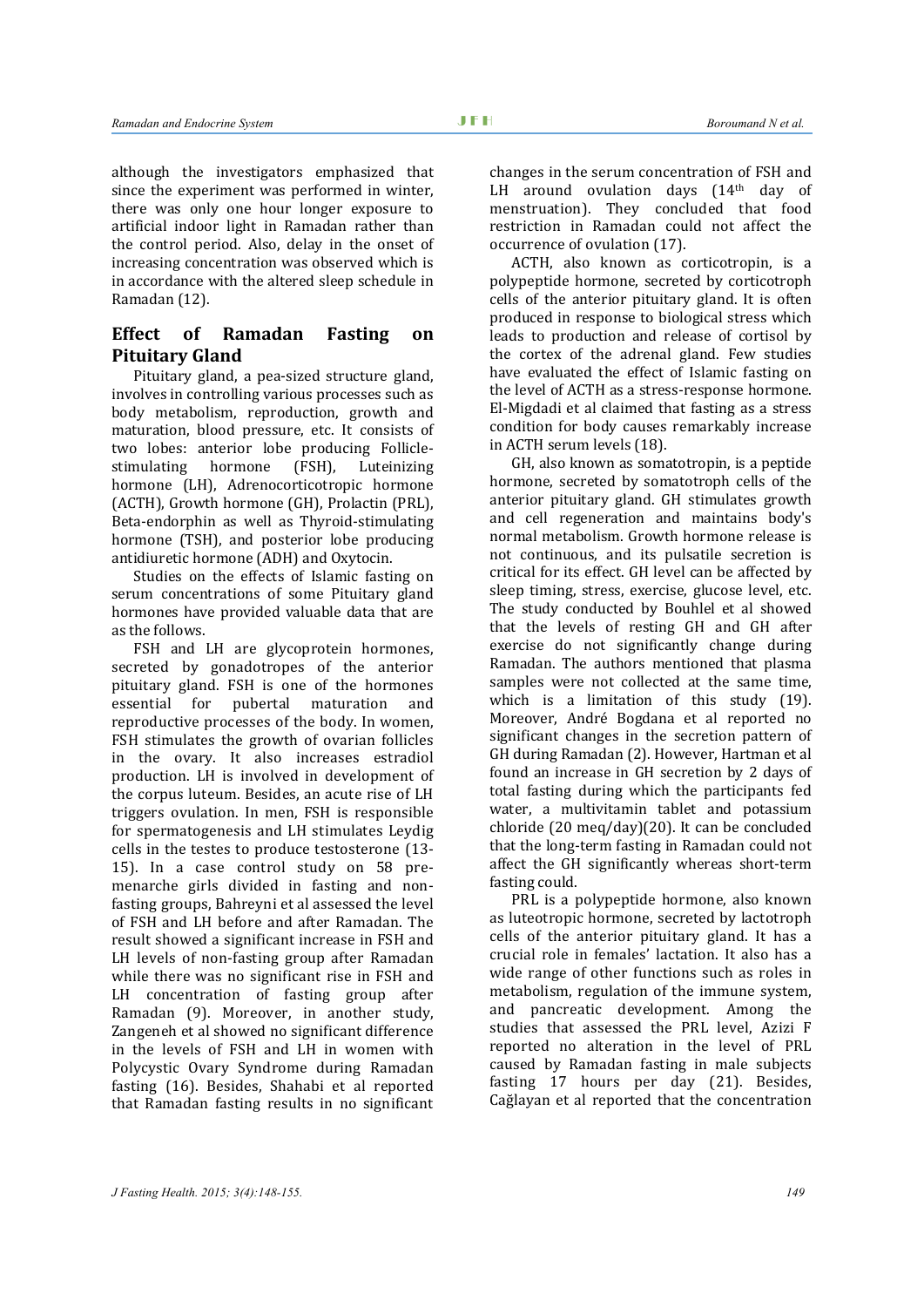of prolactin does not change remarkably and stay within the normal values in women during Islamic fasting (22).

Beta endorphin is a neuropeptide found in neurons of the hypothalamus, as well as the pituitary gland secreted by corticotroph cells. It is an opioid receptor agonist causing the pain to be felt as a numb or dull pain. It has been confirmed that acute exercise and training could increase the level of beta endorphin (23). Furthermore, the relationship between beta endorphin and immune function and its role in reproduction has been confirmed (24-26). To assess the effect of Ramadan fasting on beta endorphin level, Zangeneh et al observed that Islamic fasting in women with Polycystic Ovary Syndrome does not affect the beta endorphin concentration significantly (16). However,<br>ArdikLahdimawan, reported that Islamic ArdikLahdimawan, reported fasting enhances the level of beta endorphin which had advantageous effects on body defense mechanism against *Mycobacterium tuberculosis* (27). These conflicting results may be due to different situation such as sleep, nutrition, and physical activity pattern of the subjects or differences in immune system abilities between the participants. Further investigations with elimination of confounding variables are needed to obtain a valid result.

The effect of Ramadan food restriction on TSH values secreted by the pituitary gland will be discussed in the following section.

## **Effect of Ramadan Fasting on Thyroid Gland**

Thyroid gland is one of the largest endocrine glands located in the front of the neck, below the Adam's apple. It has two lobes connected by a narrow strip of thyroid tissue called isthmus. It secrets thyroxine (T4) and triiodothyronine (T3) in response to TSH, and is involved in controlling body organs' metabolism. TSH has a rhythmic pattern of secretion resulting in a circadian serum concentration which should be taken into consideration in evaluating its level. Moreover, the duration of fasting and the number of days of being fasted should be counted as effective factors. Available data demonstrated that there is no major alteration in the levels of T3, T4 and TSH during the Islamic fasting. A study carried out on 42 healthy men showed no

significant change in the level of T3, but a mild decrease in T4 level in Ramadan fasting period (28). On the other hand, Bahrayni et al found that Islamic fasting induces a significant decrease in the level of T3, although it stayes within the normal range. They reported a slight decrease and increase in the level of T4 and TSH, respectively in both case and control groups; but no remarkable difference was reported in the T4 and TSH concentration before and after Ramadan between these two groups (29). Furthermore, an experiment conducted by Bogdan et al showed no considerable change in the levels of free T3 and free T4 during Ramadan fasting. Nevertheless they reported that Islamic fasting flattens the amplitude of TSH circadian rhythm (2). Similarly, in a case-control study conducted by Sajid et al, no notable variation was seen in the level of T3 and T4 between the fasting and nonfasting groups. However, a gradual reduction was observed in TSH levels in fasting group which decreases after Ramadan and re-attains the pre-Ramadan levels at about two months after Ramadan (30).

# **Effect of Ramadan Fasting on Adrenal Gland**

Adrenal glands are triangular-shaped organs located on top of the kidneys. Like other organs, they also have vital roles in body such as<br>regulating metabolism, blood pressure, metabolism, controlling the body in physical and emotional stress, etc. Each adrenal gland contains two distinct parts: the outer part called the adrenal cortex secreting glucocorticoids (such as mineralocorticoids (such as aldosterone), and androgens, and the inner part, known as the adrenal medulla secreting hormones such as adrenaline and noradrenaline in response to stress situations . As mentioned before, fasting can be counted as a stress situation for body, thus the effect of Ramadan fasting has been assessed on some hormones of adrenal glands by investigators.

Cortisol, a steroid hormone, is secreted in response to ACTH. It has crucial roles in psychological and physiological stresses, inflammation, as well as in carbohydrate, fat and protein metabolism, etc. In a study by Dikensoy et al, maternal serum cortisol was<br>assessed in 36 healthy women with healthy women with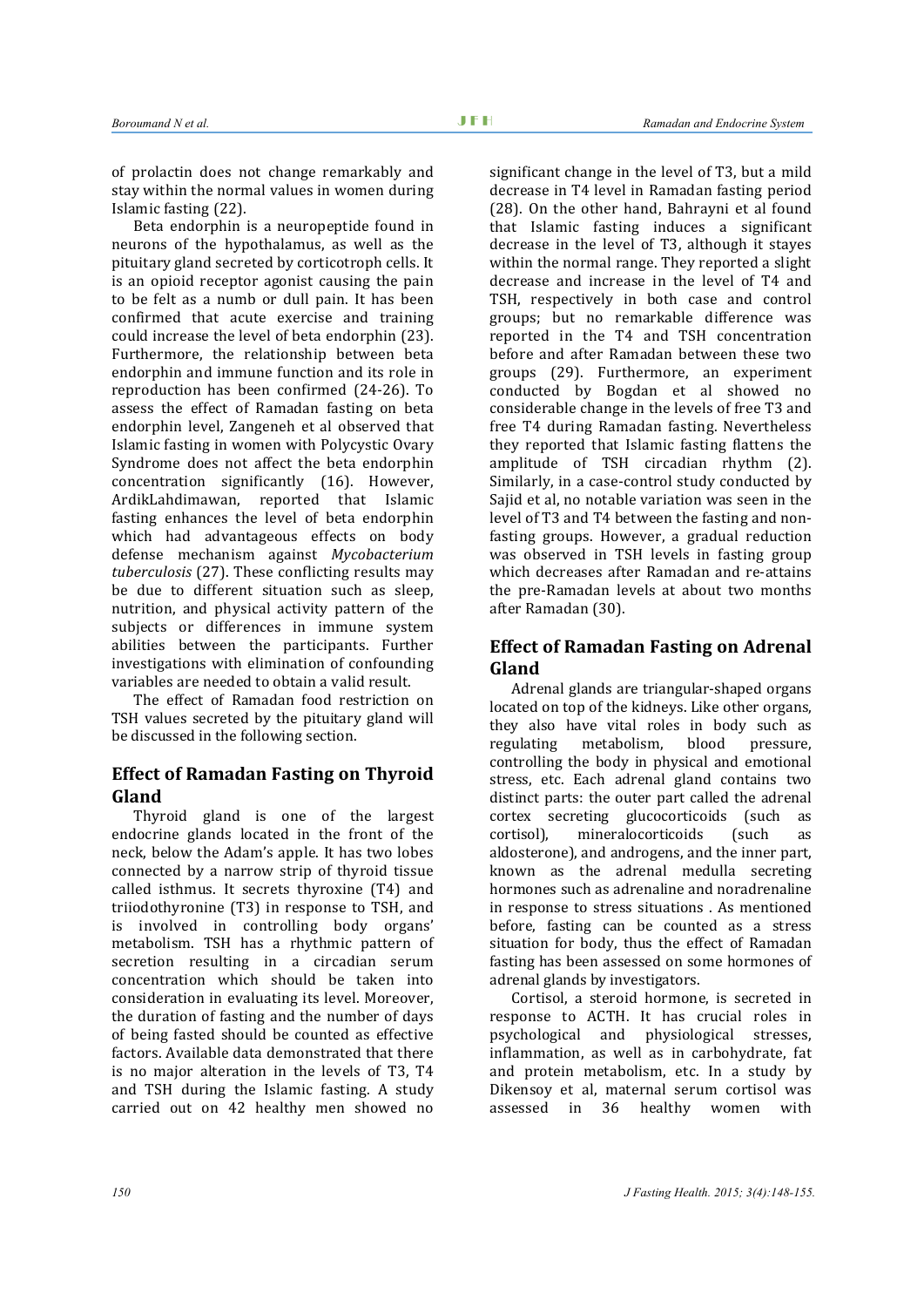uncompleted pregnancy of 20 weeks or more as the fasting group, and 29 healthy pregnant women as the non-fasting group. Maternal serum cortisol levels were notably higher on 20th day of Ramadan in fasting group in compare with its levels in 1 week before Ramadan. The investigators suggested that alteration in sleep and eating schedules may influence the maternal cortisol levels in fasting pregnant women (31). Nevertheless, Zangeneh et al reported that Ramadan fasting causes a remarkable decrease in cortisol levels in fasting women with polycystic ovary syndrome in compare with non-fasting group (16). Moreover, a significant time-related alteration in the levels of serum cortisol was observed in a case-control study on healthy non-smoking men. The results showed that cortisol concentration raises in the afternoon but the elevation of cortisol in the morning seemingly delays. In addition, higher morning values and spiky drop occur during Ramadan in view of the fact that there are day and time modifications during Ramadan (2). In addition, Al-Hadramy et al reported that there is a reversal in the morning/midnight ratio of cortisol during Islamic fasting or shortly after that, therefore, single-point cortisol levels

during this month can be misleading (32).<br>Concerning the adrenaline Concerning the adrenaline and noradrenaline alteration by Islamic fasting, Zangeneh et al reported that the serum levels of noradrenalin decrease significantly in fasting women with polycystic ovary syndrome in compare with control group, while the serum levels of adrenalin showed a decrease that was not significant. They assumed that significant decline in the levels of noradrenaline may be<br>due to the hormonal and metabolic due to the hormonal and metabolic characteristic of the syndrome (16).

The effect of Ramadan fasting on androgens will be discussed in the "sex hormone" section.

# **Effect of Ramadan Fasting on Endocrine Pancreas**

Pancreas is an exocrine and endocrine gland. The endocrine part contains several hormone-producing cell types classified by their secretion: α cells secrete glucagon, β cells secrete insulin, δ cells secrete somatostatin, e-cell secret ghrelin, and PP cells or  $γ$  cells, secrete pancreatic polypeptide (33). Insulin, a peptide hormone, regulates the metabolism of carbohydrates and fats by elevating the cell uptake of glucose and stocking fat instead of be used for energy. Several studies has evaluated the correlation between Ramadan fasting and the serum levels of insulin and glucose. Zangeneh et al reported that there is no notable difference in concentration of insulin between fasting and non-fasting women with polycystic ovary<br>syndrome during this month (16). syndrome during this month (16). Furthermore, Bouhlel et al revealed that Ramadan fasting does not have any significant effect on the plasma levels of insulin and glucose in trained men either at rest or right after exercise (19). On the other hand, Gnanou et al in a study on 20 healthy Muslim men showed that the insulin and glucose levels decrease significantly during Ramadan fasting. They also reported that Islamic fasting causes a considerable increase and decrease in insulin sensitivity and resistance, respectively. They concluded that Ramadan fasting can have a impact on improving insulin sensitivity (34). Moreover, decreasing insulin resistance was supported by M'GUIL et al in a study on type 2 diabetic subjects; however, they reported that insulin secretion markers (HbA1c and C-peptide) are not remarkably affected by Ramadan fasting (35).

# **Effect of Ramadan Fasting on Sex Hormones**

Estrogen is responsible for appearing and developing secondary sex characteristics of women and maturation of reproductive organs. Progesterone is involved in lining the uterine to be prepared for pregnancy. This two hormones work together to regulate menstrual cycles. As some pregnant women fast in Ramadan month, some studies have evaluated the effects of Ramadan food restriction on mentioned hormones. In a study by Khoshdel et al on 30 fasting pregnant women, a statistically significant increase was observed in the levels of estrogen during the food restriction; but it decreased dramatically after Ramadan. They also reported that progesterone values elevated during this holy month. This pick continued until two weeks after Ramadan (36). It can be concluded that food restriction during Ramadan is not recommended for pregnant women since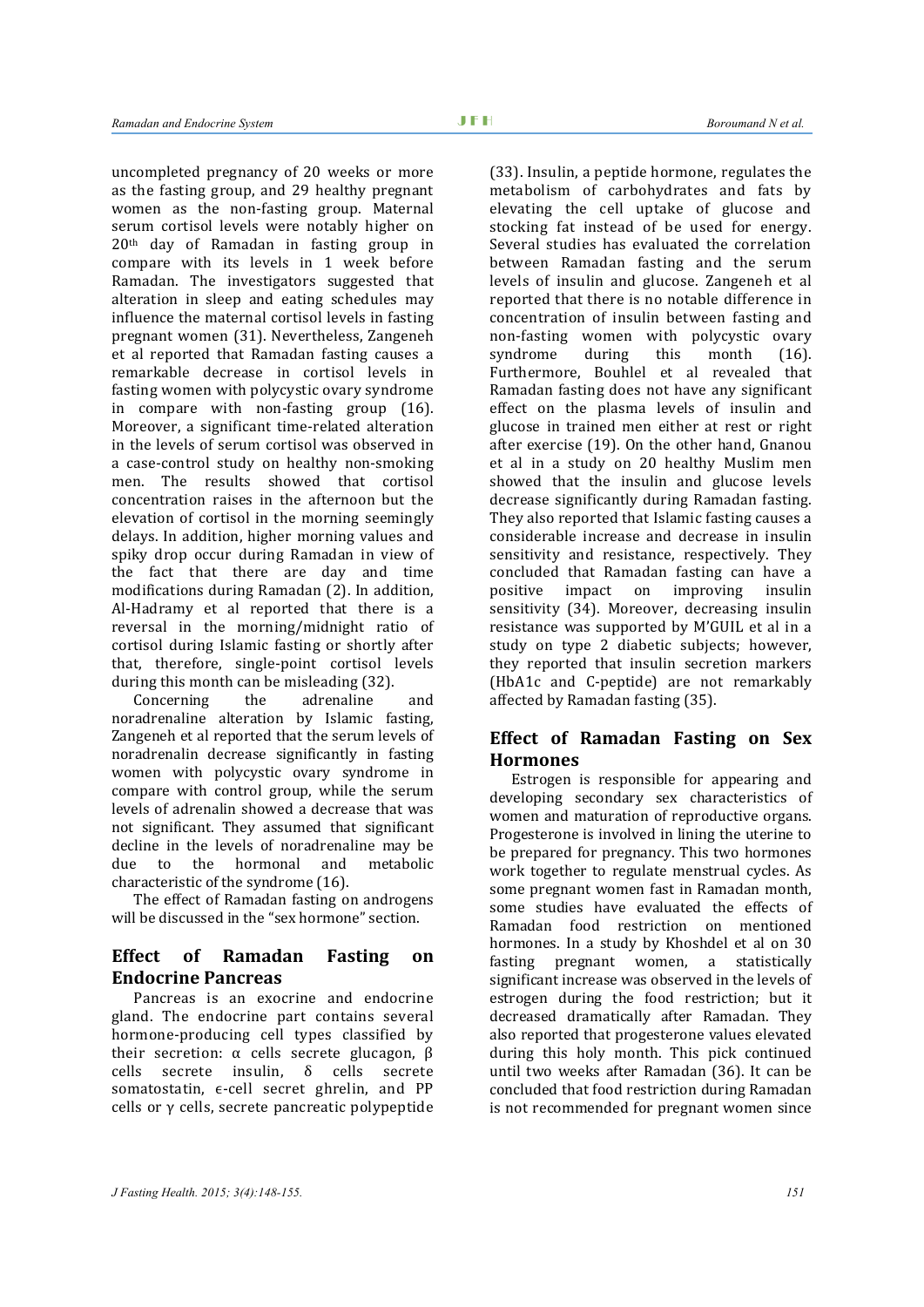it may have some risks for their pregnancy as data confirmed; although further studies on different populations with different food intake habits are needed in order to obtain more reliable results (36).

Studies regarding the effect of Islamic fasting on androgens' concentration are few. With respect to the testosterone levels during Ramadan fasting, no significant difference was found between the fasting and non-fasting groups of women with polycystic ovary syndrome (16). However, significant time related alterations in the levels of serum testosterone were reported in a study on healthy non-smoking men between fasting and non-fasting groups, in which, a lower slope of decline and a delay in the evening rise were observed in the fasting group (2).

Bahrayni et al in a case-control study on 58 pre-menarche girls showed that dehydroepiandrostenedione (DHEA) concentration decrease significantly in fasting and nonfasting groups while its changes are not significantly different between the two groups, which can be concluded that fasting do not have a notable effect on DHEA levels  $(P=0.58)$  (9).

## **Effect of Ramadan Fasting on Insulinlike Growth Factor 1 (IGF1)**

IGF1, also known as somatomedin C, is a protein hormone produced primarily by the liver as an endocrine tissue. It has been thought that it has a key role in childhood growth and has anabolic effects in adults. Studies regarding the effect of Ramadan fasting on the concentration on IGF1 are few. In a study by Bouhlel et al, no significant alteration was found in the level of IGF1 in trained men during Ramadan fasting either following doing exercise or at rest (19). However, Forbes et al reported that IGF1 levels elevate in response to overfeeding. The difference between the results seems to be due to the different energy deficiency and physical fitness of the participants (37).

# **Effect of Ramadan Fasting on Adiponectin**

Adiponectin is a protein hormone secreted from adipose tissue and placenta (38, 39). It regulates glucose metabolism by inducing

glucose uptake in striated muscles (cardia and skeletal) and preventing liver from generating glucose, hence reducing serum glucose levels. Moreover, it elevates fatty acid oxidation by cardiac and skeletal muscles and liver (40). Limited studies have assessed the changes of adiponectin during Ramadan. Feizollahzade et al in a study on 20 healthy male subjects who had at least 3 risk factors of type 2 diabetes, observed that Islamic fasting dramatically increase the serum level of adiponectin (P< 0.000), fasting blood sugar (FBS) (P< 0.000) and triglyceride (P< 0.001) (8). About the effect of Ramadan fasting on FBS, the author believed that it might be dute to different caloric intake, duration of fasting, physical activity and genetic factors. According to this study and the role of adiponectin in reducing the risk of type 2 diabetes through the amelioration of insulin sensitivity, it can be concluded that Ramadan fasting has a positive effect on treating type 2 diabetes (8). Conversely, another study on 20 healthy Muslim men showed a considerable reduction in the serum level of adiponectin, glucose and insulin. Investigators emphasized that fall in adiponectin levels is positively correlated with the reduction in body weight (P< 0.05). However, they also declared that Islamic fasting can improve the insulin sensitivity and reduce the insulin resistance which could be resulted from loss of body weight in this study (P< 0.01) (34).

## **Effect of Ramadan Fasting on Leptin and Ghrelin**

Leptin, a protein hormone also known as satiety hormone, has been considered to play a crucial role in regulating energy balance and food intake. It is produced by adipose cells and signals to the hypothalamus in order to generate a feeling of satiety (41, 42). It has been suggested that the diurnal rhythm of leptin secretion reaches its highest level between 22 and 3 o'clock in normal subjects and its lowest levels are between 8 and 17 o'clock (43, 44). On the other hand, ghrelin, a peptide hormone also known as the hunger hormone, plays a role in regulating appetite and use of energy by triggering ghrelin/growth hormone secretagogue receptor (GHSR) in the brain. Ghrelin is generated by ghrelinergic cells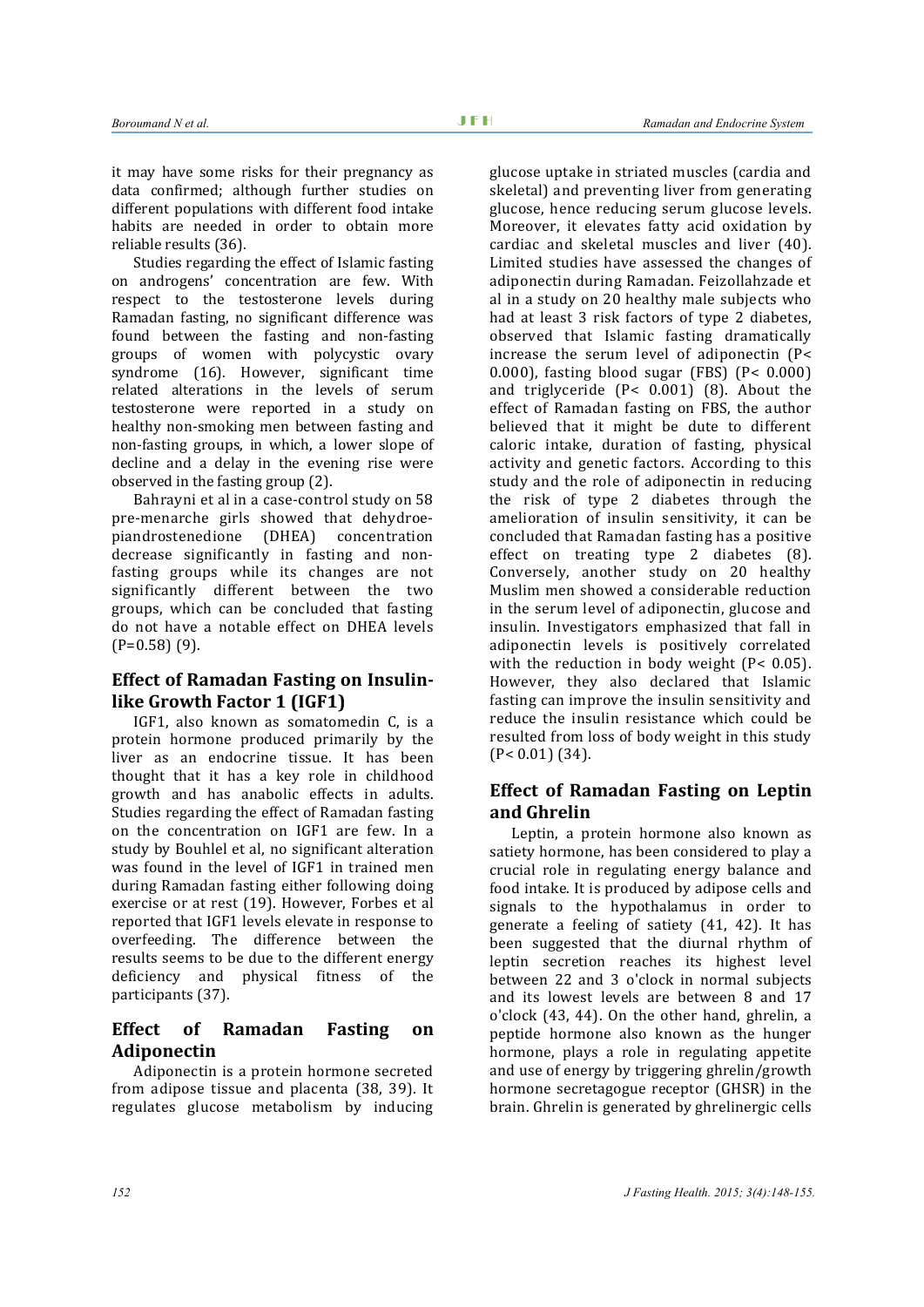in the gastrointestinal tract (41, 45). There are some conflicting results regarding the correlation between Ramadan fasting and the levels of leptin and ghrelin. Alzoghaibi et al evaluated the effect of Ramadan fasting on the levels of leptin and ghrelin while controlling some interfering variables such as sleep duration and sleep/wake schedule. They found no significant change in leptin levels during Ramadan except a remarkable reduction at 22 o'clock which can be considered as the result of meal time changes. Besdies, no significant difference was observed in the level of ghrelin by fasting (46). Moreover, M'GUIL et al showed that Islamic fasting do not have major effects on the levels of serum leptin in peoples with type 2 diabetes (35). In contrast, in a study by Khoshdel et al on fasting pregnant women, unusual changes were observed in the levels of leptin; it reduced until the second week of Ramadan, elevated at the end of this month and then decreased again two weeks after Ramadan. The investigators concluded that because of diminished food intake in Ramadan by pregnant women, the reduction in leptin occurred rapidly in this month (36).

On the other hand, increased levels of leptin during the Islamic fasting were observed by Kassab et al. They declared that this significant elevation in leptin levels is correlated with an increase in insulin level of the subjects which might be due to an increased caloric intake in Ramadan (47). Nevertheless, in a study on 56 stable cardiac patients, no remarkable change was observed in leptin level by diurnal fasting in Ramadan month (48).

#### **Conclusion**

In conclusion, although the modifications in lifestyle habits in Ramadan, particularly in sleep schedule, cause a number of changes in rhythmic pattern of some hormones secretion, but it causes no major alteration in the health of normal subjects. Furthermore, it seems to have some positive effects in particular diseases.

#### **References**

- 1. Mesbahzadeh B, Ghiravani Z, Mehrjoofard H. Effect of Ramadan fasting on secretion of sex hormones in healthy single males. East Mediterr Health J. 2005; 11(5-6):1120-3.
- 2. Bogdan A, Bouchareb B, Touitou Y. Ramadan fasting alters endocrine and neuroendocrine

circadian patterns. Meal-time as a synchronizer in humans? Life Sci. 2001; 68(14):1607-15.

- 3. Azizi F. Islamic fasting and health. Ann NutrMetab. 2010; 56(4):273-82.
- 4. Mauzzam MM. Ramadan fasting and medical science. Bangladesh J Med Sci. 1996; 3(1):8-15.
- 5. Bener A, Galadari S, Gillett M, Osman N, Al-Taneiji H, Al-Kuwaiti MH, et al. Fasting during the holy month of Ramadan does not change the composition of breast milk. Nutr Res. 2001; 21(6):859-64.
- 6. Einollahi B, Lessan-Pezeshki M, Simforoosh N, Nafar M, Pour-Reza-Gholi F, Firouzan A, et al. Impact of Ramadan fasting on renal allograft function. Transplant Proc. 2005; 37(7):3004-5.
- Z, Ziaee V, Rezaee M, Yarmohammadi L, Shaikh H, Bozorgi F, et al. The Effect of Ramadan fasting on thyroid hormone profile: a cohort study. Pak J Biol Sci. 2006; 9(10):1999-2002.
- 8. Feizollahzadeh S, Rasuli J, Kheirouri S, Alizadeh M. Augmented plasma adiponectin after prolonged fasting during ramadan in men. Health PromotPerspect. 2014; 4(1):77-81.
- 9. Bahreyni S, Mazidi M, Rezaie P, Vakili R, Norouzy A, Hashemy SI, et al. The effects of Ramadan fasting on the level of sex hormones in premenarche girls in Mashhad, Iran. J Fast Health. 2015; 3(1):43-9.
- 10. Macchi MM, Bruce JN. Human pineal physiology and functional significance of melatonin. Front Neuroendocrinol. 2004; 25(3-4):177-95.
- 11. Arendt J, Skene DJ. Melatonin as a chronobiotic. Sleep Med Rev. 2005; 9(1):25-39.
- 12. Bogdana A, Boucharebb B, Touitoua Y. Ramadan fasting alters endocrine and neuroendocrine circadian patterns. Meal–time as a synchronizer in humans? Life Sci. 2000; 68(14):1607-15.
- 13. Jiang X, Liu H, Chen X, Chen PH, Fischer D, Sriraman V, et al. Structure of follicle-stimulating hormone in complex with the entire ectodomain of its receptor. ProcNatlAcadSci U S A. 2012; 109(31):12491-6.
- 14. Pierce JG, Parsons TF. Glycoprotein hormones: structure and function. Annu Rev Biochem. 1981; 50:465-95.
- 15. Spicer LJ, Alpizar E. Effects of cytokines on FSHinduced estradiol production by bovine granulosa cells in vitro: dependence on size of follicle. DomestAnimEndocrinol. 1994; 11(1):25-34.
- 16. Zangeneh F, Salman Yazdi R, Naghizadeh MM, Abedinia N. Effect of Ramadan fasting on stress neurohormones in women with polycystic ovary syndrome. J Family Reprod Health. 2015; 9(2):51-7.
- 17. Shahabi S, Esmaeilzadeh S, Amiri MG, Faramarzi M, Firouzjahee AR, Esmaeili T. Does Islamic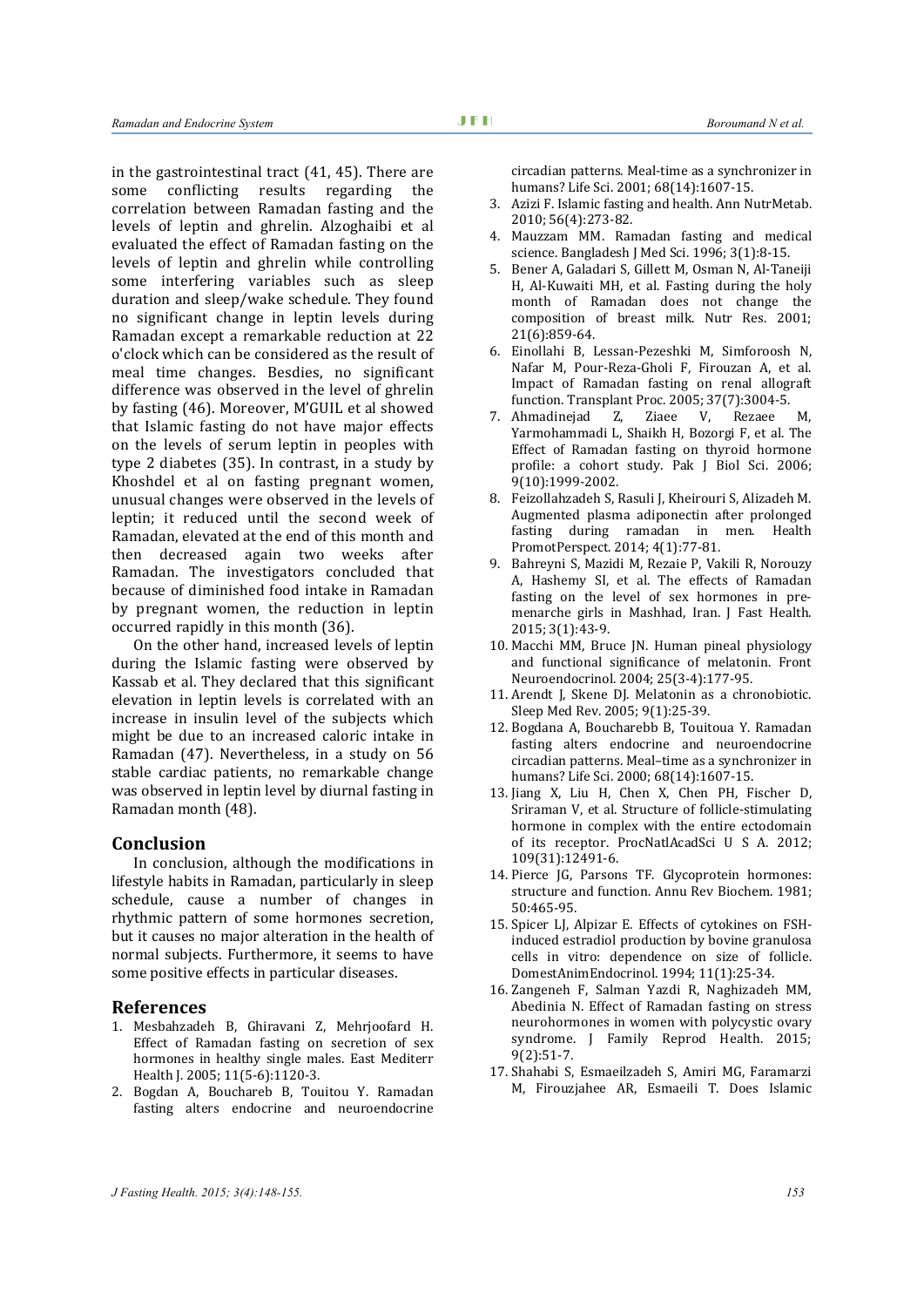fasting affect gonadotropin around female ovulation? Int J FertilSteril. 2010; 4(3):94-7.

- 18. El-Migdadi F, El-Akawi Z, Abudheese R, Bashir N. Plasma levels of adrenocorticotropic hormone and cortisol in people living in an environment below sea level (Jordan Valley) during fasting in the month of Ramadan. Horm Res. 2002; 58(6):279-82.
- 19. Bouhlel E, Zaouali M, Miled A, Tabka Z, Bigard X, Shephard R. Ramadan fasting and the GH/IGF-1 axis of trained men during submaximal exercise. Ann NutrMetab. 2008; 52(4):261-6.
- 20. Hartman ML, Veldhuis JD, Johnson ML, Lee MM, Alberti KG, Samojlik E, et al. Augmented growth hormone (GH) secretory burst frequency and amplitude mediate enhanced GH secretion during fast in normal men. J ClinEndocrinolMetab. 1992; 74(4):757-65.
- 21. Azizi F. Serum levels of prolactin, thyrotropin, thyroid hormones, TRH responsiveness, and male reproductive function in intermittnt Islamic fasting. Med J Islamic Rep Iran. 1991; 5(3):145-8.
- 22. Caglayan EK, Gocmen AY, Delibas N. Effects of long-term fasting on female hormone levels: Ramadan model. ClinExpObstet Gynecol. 2014; 41(1):17-9.
- 23. Harber VJ, Sutton JR. Endorphins and exercise. Sports Med. 1984; 1(2):154-71.
- 24. 24. Gilman SC, Schwartz JM, Milner RJ, Bloom FE, Feldman JD. Beta-endorphin enhances<br>lymphocyte proliferative responses. proliferative ProcNatlAcadSci U S A. 1982; 79(13):4226-30.
- 25. Seifer DB, Collins RL. Current concepts of betaendorphin physiology in female reproductive dysfunction. FertilSteril. 1990; 54(5):757-71.
- 26. Shu-Dong T, Phillips DM, Halmi N, Krieger D, Bardin CW. Beta-endorphin is present in the male reproductive tract of five species. BiolReprod. 1982; 27(3):755-64.
- 27. Lahdimawan A, Handono K, Indra MR, Prawiro SR. Effect of Ramadan fasting on the ability of serum, PBMC and macrophages from healthy subjects to kill M. Tuberculosis. J Pharm Biol Sci. 2014; 9:24-9.
- 28. Mansi K, Amneh M. Impact of Ramadan fasting on metabolism and on serum levels of some hormones among healthy Jordanian students. J Med Sci. 2007; 7(5):755-61.
- 29. Bahrayni S, Vakili R, Nematy M, Norouzy A, Hashemy SI, Ebrahimi M, et al. The effect of Ramadan fasting on thyroid hormones in 9-13 years old pre-menarche girls. J Fast Health. 2013; 1(2):46-52.
- 30. Sajid KM, Akhtar M, Malik GQ. Ramadan fasting and thyroid hormone profile. J Pak Med Assoc. 1991; 41(9):213-6.
- 31. Dikensoy E, Balat O, Cebesoy B, Ozkur A, Cicek H, Can G. The effect of Ramadan fasting on maternal

serum lipids, cortisol levels and fetal<br>development. Arch Gynecol Obstet. 2009; development. Arch Gynecol Obstet. 279(2):119-23.

- 32. al-Hadramy MS, Zawawi TH, Abdelwahab SM. Altered cortisol levels in relation to Ramadan. Eur J ClinNutr. 1988; 42(4):359-62.
- 33. Pan FC, Wright C. Pancreas organogenesis: from bud to plexus to gland. DevDyn. 2011; 240(3):530-65.
- 34. Gnanou JV, Caszo BA, Khalil KM, Abdullah SL, Knight VF, Bidin MZ. Effects of Ramadan fasting on glucose homeostasis and adiponectin levels in healthy adult males. J Diabetes MetabDisord. 2015; 14:55.
- 35. M'Guil M, Ragala MA, El Guessabi L, Fellat S, Chraibi A, Chabraoui L, et al. Is Ramadan fasting safe in type 2 diabetic patients in view of the lack of significant effect of fasting on clinical and biochemical parameters, blood pressure, and glycemic control? ClinExpHypertens. 2008; 30(5):339-57.
- 36. Khoshdel A, Kheiri S, Hashemi-Dehkordi E, Nasiri J, Shabanian-Borujeni S, Saedi E. The effect of Ramadan fasting on LH, FSH, oestrogen, progesterone and leptin in pregnant women. J ObstetGynaecol. 2014; 34(7):634-8.
- 37. Forbes GB, Brown MR, Welle SL, Underwood LE. Hormonal response to overfeeding. Am J ClinNutr. 1989; 49(4):608-11.
- 38. Chen J, Tan B, Karteris E, Zervou S, Digby J, Hillhouse EW, et al. Secretion of adiponectin by human placenta: differential modulation of adiponectin and its receptors by cytokines. Diabetologia. 2006; 49(6):1292-302.
- 39. Trayhurn P, Beattie JH. Physiological role of adipose tissue: white adipose tissue as an endocrine and secretory organ. ProcNutr Soc. 2001; 60(3):329-39.
- 40. Karbowska J, Kochan Z. Role of adiponectin in the regulation of carbohydrate and lipid metabolism. J PhysiolPharmacol. 2006; 57(Suppl 6):103-13.
- 41. Meier U, Gressner AM. Endocrine regulation of energy metabolism: review of pathobiochemical and clinical chemical aspects of leptin, ghrelin, adiponectin, and resistin. Clin Chem. 2004; 50(9):1511-25.
- 42. Havel PJ. Control of energy homeostasis and insulin action by adipocyte hormones: leptin, acylation stimulating protein, and adiponectin. CurrOpinLipidol. 2002; 13(1):51-9.
- 43. Radic R, Nikolic V, Karner I, Kosovic P, Kurbel S, Selthofer R, et al. Circadian rhythm of blood leptin level in obese and non-obese people. CollAntropol. 2003; 27(2):555-61.
- 44. Saad MF, Riad-Gabriel MG, Khan A, Sharma A, Michael R, Jinagouda SD, et al. Diurnal and ultradian rhythmicity of plasma leptin: effects of